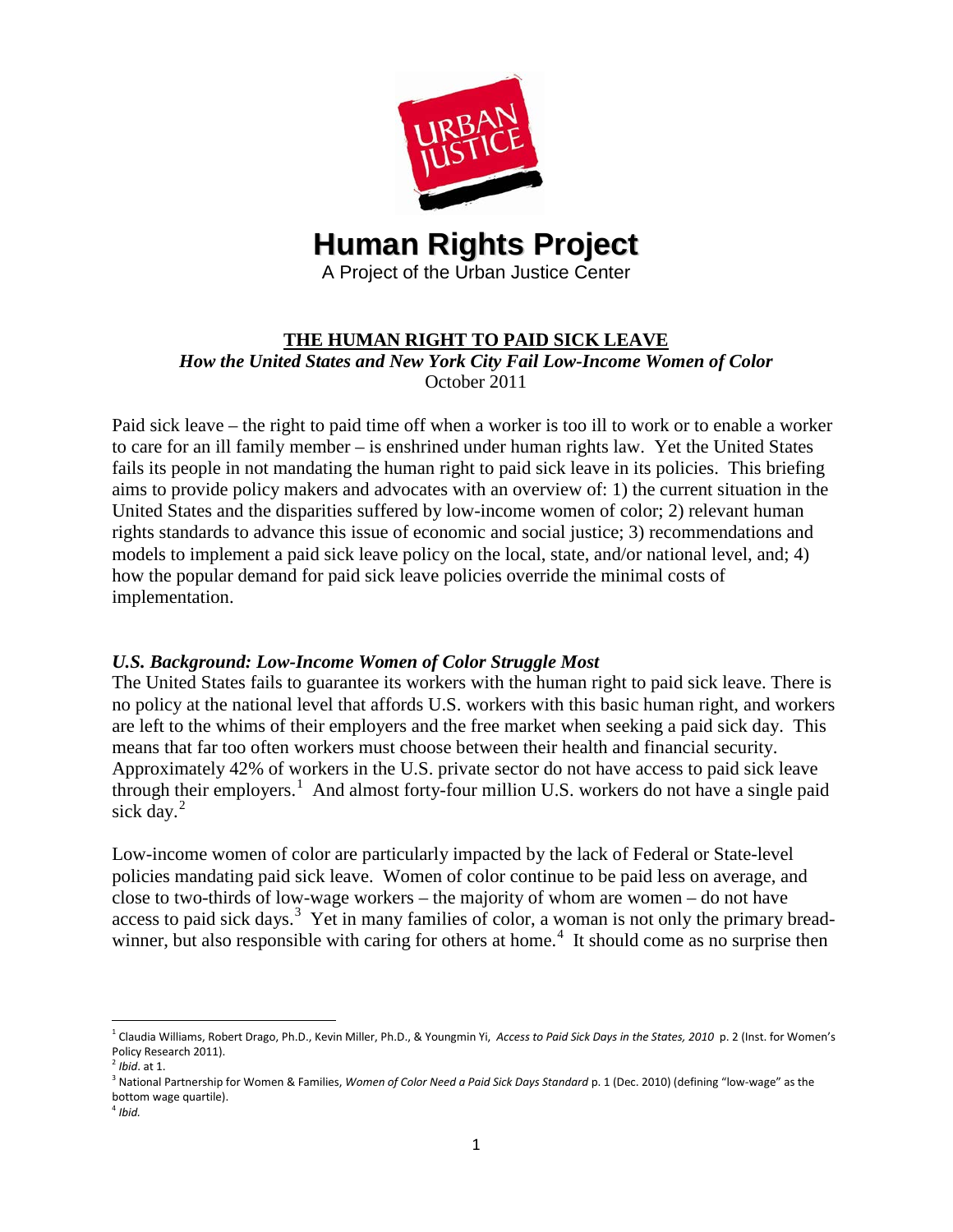that 75 percent of women who earn less than the poverty wage do not get paid when they must miss work to tend to a sick family member.<sup>[5](#page-0-4)</sup>

The situation in New York City is no better. Almost half of working New Yorkers do not have paid sick leave – as many as 1.85 million workers.<sup>[6](#page-1-0)</sup> Similar to the statistics nationwide, the numbers in New York show extreme inequalities based on income, race, and gender. In the private-sector, 84 percent of the top quartile of wage earners have access to paid sick leave.<sup>[7](#page-1-1)</sup> Conversely, for those at the bottom quartile of wage earnings, a mere 37 percent of workers can take paid time off if they are too ill to work.<sup>[8](#page-1-2)</sup> People of color disproportionately comprise the city's lowest earners, with up to 80 percent of the city's minimum wage labor coming from immigrant and other communities of color.<sup>[9](#page-1-3)</sup> And 60 percent of low-income working mothers do not receive paid sick days.[10](#page-1-4) Indeed, New York's low-income women of color are often forced to make a grim decision when they or a family member becomes ill.

The United States lags far behind many other nations when it comes to paid sick leave. Although it prides itself on being a pioneer in human rights, the truth is that, unlike more than 145 countries in the world, the U.S. does not provide for paid sick days to its workers.<sup>11</sup> The U.S. does not even extend paid sick leave to new mothers one of the only nations in the world along with Papua New Guinea and Swaziland.<sup>[12](#page-1-6)</sup>

### *Human Rights Demand More*

The United States falls short of human rights standards by failing to provide the human right to paid sick leave for all its workers. Human rights often afford people with universally-recognized protections that are far greater than those found under the U.S. Constitution and laws. Examples include the human rights to housing, healthcare, and decent work. Unlike U.S. domestic law, human rights laws, such as the Convention on the Elimination of All Forms of Discrimination Against Women (CEDAW), require that countries provide their workers with paid leave to take care of themselves and/or their families in times of poor health. Disparities in access suffered by low-income women of color in the U.S. run afoul of this basic human right.

CEDAW calls for the basic human right to paid sick leave for all employees.<sup>[13](#page-1-7)</sup> CEDAW, often described as the international bill of rights for women, is the preeminent international convention aimed at preventing discrimination and guaranteeing equal justice for women and women of color worldwide. CEDAW protects women's right to the equal enjoyment of various human rights such as education, healthcare, family relations, and political and public life.<sup>14</sup> CEDAW

<span id="page-1-4"></span><span id="page-1-3"></span><sup>10</sup> Reiss, Rankin, Pietrangelo, *supra* n. 6, at 5 (defining "Low-income" as less than or equal to 200% of the Federal Poverty Level).

<span id="page-1-8"></span>http://www.un.org/womenwatch/daw/cedaw/cedaw.htm [hereinafter *CEDAW*]*.*

<span id="page-1-0"></span><sup>&</sup>lt;sup>5</sup> Ibid (defining "poverty" as less than 100% of the Federal Poverty Level).<br><sup>6</sup> Jeremy Reiss, Nancy Rankin, Krista Pietrangelo, *Sick in the City: What the Lack of Paid Leave Means for Working New Yorkers p.* 3 (Communit Service Society of New York 2009).<br><sup>7</sup> Nancy Rankin, *Does NYC Need a Prescription for Paid Sick Days . . . And Can We Afford It? Unpublished BLS data for the NYC Region Provide* 

<span id="page-1-9"></span><span id="page-1-1"></span>*Some Answers* p. 1 (A Better Balance 2010).

<span id="page-1-2"></span><sup>&</sup>lt;sup>8</sup> Ibid.<br><sup>9</sup> The Human Rights Project at the Urban Justice Center, *Race Realities in New York City* p. 29 (2007).

<span id="page-1-5"></span><sup>11</sup> Jody Heymann, Alison Earle, & Jeffrey Hayes, *The Work, Family, and Equity Index: How Does the United States Measure Up?* p. 5 (Project on Global Working Families 2007).

<sup>&</sup>lt;sup>12</sup> Human Rights Watch, *Failing its Families: Lack of Paid Leave and Work-Family Supports in the U.S.* p. 1 (2011).

<span id="page-1-7"></span><span id="page-1-6"></span><sup>&</sup>lt;sup>13</sup> Convention on the Elimination of All Forms of Discrimination Against Women art. 11(1)(e) (signed Jul. 17 1980),

<sup>&</sup>lt;sup>14</sup> Ibid. at art. 10 (education); art. 12 (healthcare); art. 16 (marriage and family relations); art. 7 (political and public life).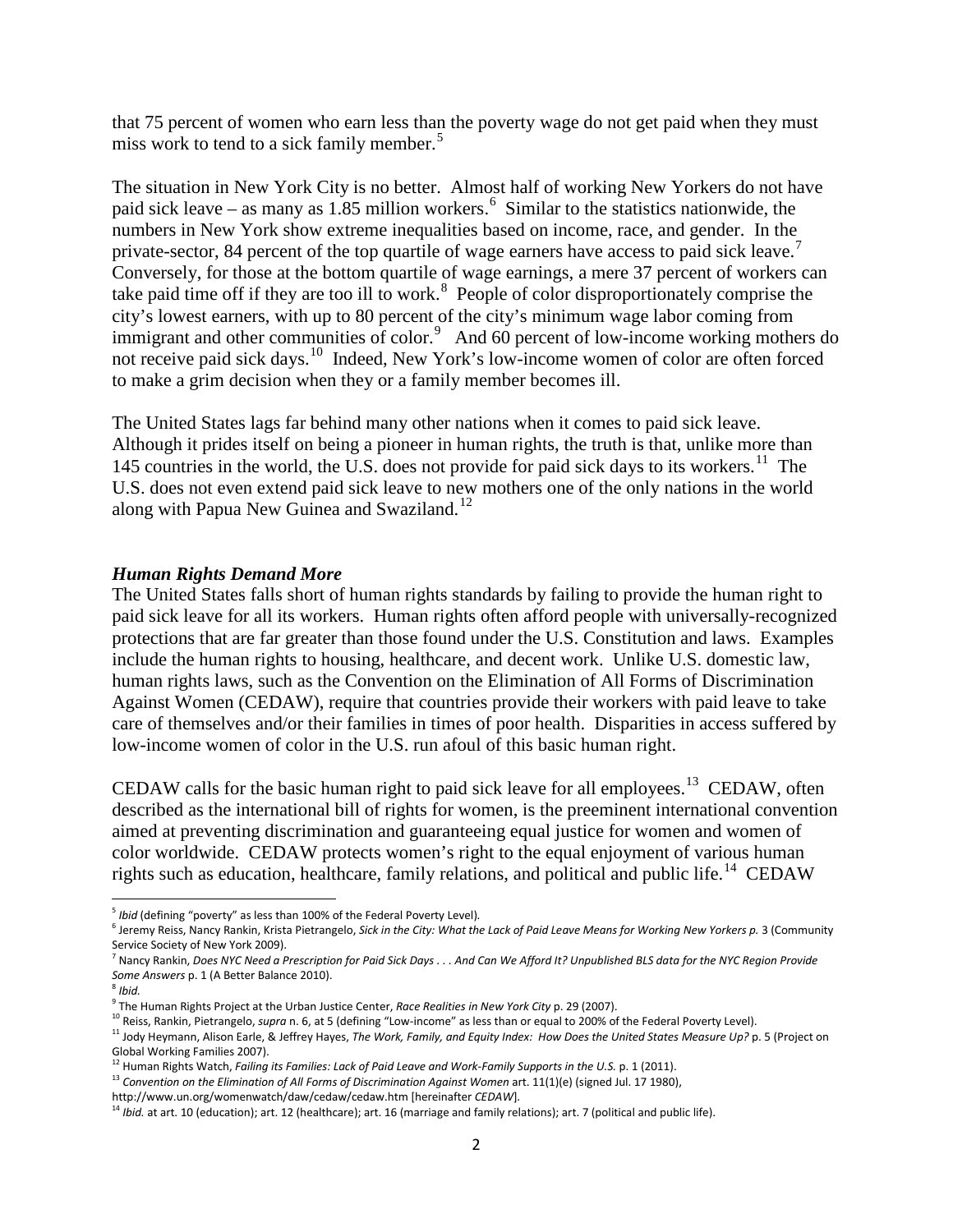offers an ideological framework and a practical blueprint for governments to combat gender inequality—in part through its definition of discrimination.

In contrast to U.S. law, CEDAW focuses on actual discrimination rather than mandating a showing of purposeful discrimination. It calls for redress of any "distinction, exclusion or restriction made on the basis of sex" which has the effect of impairing equality<sup>[15](#page-1-9)</sup>, and discrimination under CEDAW has been further defined to include conduct "that is directed against a woman because she is a woman or that *affects* women disproportionately."[16](#page-2-0)

Thus, regardless of intent, human rights norms codified under CEDAW obligate governments to take affirmative steps to address gender disparities, such as those found in the U.S. and New York City regarding the human right to paid sick leave. Article 11 of CEDAW specifically calls for the elimination of discrimination in "[t] he right to social security, particularly in cases of retirement, unemployment, *sickness*, invalidity and old age *and other incapacity to work, as well as the right to paid leave*[.]"<sup>17</sup> Employees should also be allowed to take time off from work to care for sick family members.<sup>[18](#page-2-2)</sup> The U.S., nonetheless, continues to fail its people with the absence of a paid sick leave policy and by permitting the disparities in access to paid sick leave among some of its most vulnerable workers—low-income women of color. Workers in the U.S. should never have to face the moral dilemma of choosing between losing their jobs and their or their families' health. The U.S. must advance the human right to paid sick leave for its people, and take the lead in promoting the universal norms embodied in instruments such as CEDAW.

Adopted by the United Nations General Assembly in 1979, CEDAW has since been ratified by 186 out of 193 countries and implemented sub-nationally by several U.S. state and local governments. The U.S. government, however, has refused to ratify CEDAW.

### *Recommendations for Implementing the Human Right to Paid Sick Leave*

More than 145 nations provide paid sick leave to their workers – there is no reason the U.S. cannot do the same. The vast majority of these countries provide over ten days of paid sick leave per year.[19](#page-2-3) And at least 120 nations provide more than 30 days of paid sick leave to their workers.<sup>[20](#page-2-4)</sup> By guaranteeing the human right to paid sick leave, these countries recognize the importance of maintaining a healthy workforce and supporting modern families where the breadwinners not only work but tend to their families. The U.S. can and should follow the example that the international community has set, and mandate paid sick leave for its workers. In fact, there are several models on the Federal, state, and local levels that aim to improve access to the human right to paid sick leave in the U.S.

<span id="page-2-5"></span> <sup>15</sup> *Ibid*. at art. 1.

<span id="page-2-0"></span><sup>16</sup> *United Nations Committee on the Elimination of All Forms of Discrimination Against Women* gen. recommendation no. 19, para. 6 (1992) http://www.un.org/womenwatch/daw/cedaw/recommendations/recomm.htm#recom19 [hereinafter *CEDAW Comm.*] (emphasis supplied).<br><sup>17</sup> *CEDAW, supra* n. 13, art. 11(1)(e) (emphasis supplied).

<span id="page-2-2"></span><span id="page-2-1"></span><sup>18</sup> *See Final Report of Committee on the Elimination of Discrimination Against Women* p. 53 para. 70, 25th sess. (2-20 July 2001): A/56/38 (GAOR, 56th sess., Suppl. No. 38); *See Also Final Report of Committee on the Elimination of Discrimination Against Women* p. 203 para. 218, 34th sess. (16 Jan.-3 Feb. 2006): A/61/38 (GAOR, 60th sess., Suppl. No. 38).

<span id="page-2-3"></span><sup>19</sup> Anke Schliwen, Alison Earle, Jeff Hayes, & S. Jody Heymann, *The Administration and Financing of Paid Sick Leave*, 150 Intl. Lab. Rev. 43, 50 (2011).

<span id="page-2-4"></span><sup>20</sup> *Ibid*. at 51.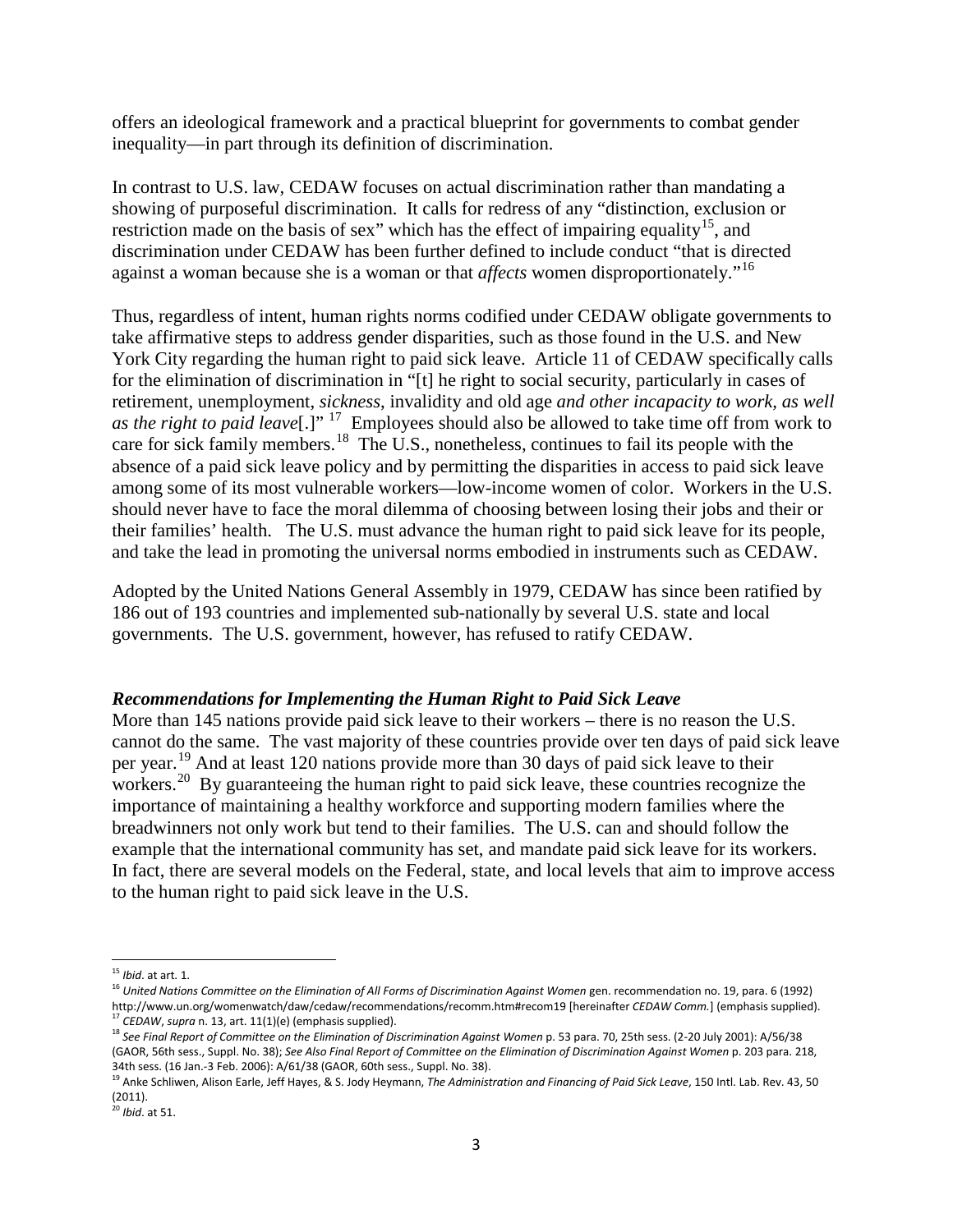Several U.S. laws and proposals provide for paid sick leave by requiring workers to gradually "earn" or accrue paid time off through time worked for their employers. Other models might also require a minimum tenure before the worker can access paid sick leave. The following are examples of earned family leave policies in place or under consideration. Under the examples highlighted below, paid sick leave is financed entirely by employers.

**The Healthy Families Act** (introduced in 2011).<sup>[21](#page-2-5)</sup> <sup>[22](#page-3-0)</sup> This proposal would set a national paid sick leave standard, enabling workers to earn up to seven paid sick days a year to address their own health needs or to care for a sick family member. The Healthy Families Act would prohibit an employer from interfering (i.e. punishing) a worker for exercising his/her right to paid sick leave.

**Connecticut Paid Sick Leave** (passed in 2011).<sup>[23](#page-3-1) 24</sup> Scheduled to go into effect on January  $1<sup>st</sup>$ , 2012, Connecticut's paid sick leave policy covers service employees who work for businesses with 50 or more employees. The service employees must be paid on an hourly basis, and must also be protected by Federal minimum wage and overtime law. Covered workers are allowed to accrue one hour of paid sick time for every 40 hours worked up to a maximum of 40 hours per year. Up to 40 hours of leave can be used or otherwise carried over to the next year. Workers must have worked at least 680 hours for their employer before they can begin using their accrued leave, and may use the paid sick time to care for themselves, their spouses, or their children. Employees are protected from retaliation when they seek to use their accrued leave.

**San Francisco Paid Sick Leave Ordinance** (passed in 2006).<sup>[25](#page-3-3) 26</sup> Implemented in 2007, the Paid Sick Leave Ordinance requires all employers to provide paid sick leave to each employee, even part-time and temporary workers, who perform work in San Francisco. Workers may use the leave to care for themselves, a family member, or a designated person if the worker is not married or in a domestic partnership. Workers accrue one hour of paid sick leave for every 30 hours worked. Employees who work for smaller businesses (less than 10 employees) are capped at 40 hours of accrued leave, while all other employees are capped at 72 hours of accrued paid sick leave. The accrued leave does not expire, and there is no maximum limit to how much accrued leave an employee may use in a year. Employees are protected from employerretaliation when they exercise their accrued leave.

**New York City Paid Sick Time Act** (introduced in 2010). [27](#page-3-5) [28](#page-3-6) Similar to minimum wage for pay, the Paid Sick Time Act is a proposed New York City bill that would ensure a minimum floor of paid sick time for all workers in the city. The Act would allow all workers to earn an hour of paid sick time for every 30 hours worked. Workers are able to earn up to 40 hours

 $^{21}$  H.R. 1876, 112<sup>th</sup> Cong. (Jul. 12, 2011); S. 984, 112<sup>th</sup> Cong. (Jul. 12, 2011).

<span id="page-3-7"></span><span id="page-3-0"></span><sup>22</sup> More information on the Healthy Families Act can be found at: National Partnership for Women & Families, *Paid Sick Days Campaigns,* http://paidsickdays.nationalpartnership.org/site/PageServer?pagename=psd\_campaigns, (accessed Sep. 16, 2011).<br><sup>23</sup> Conn. Pub. Act No. 11-52 (2011).

<span id="page-3-2"></span><span id="page-3-1"></span><sup>&</sup>lt;sup>24</sup> More information on Connecticut's paid sick leave statute can be found at: The National Law Review, Connecticut Becomes First State to Mandate Paid Sick Leave, http://www.natlawreview.com/article/connecticut-becomes-first-state-to-mandate-paid-sick-leave (Jul. 22, 2011).<br><sup>25</sup> S.F. Admin. Code (Cal.) Chapter 12W (2006).<br><sup>26</sup> More information on San Francis

<span id="page-3-4"></span><span id="page-3-3"></span>Enforcement, *Paid Sick Leave Ordinance (PSLO)*, http://sfgsa.org/index.aspx?page=419 (accessed Sept. 16, 2011).

<span id="page-3-6"></span><span id="page-3-5"></span><sup>&</sup>lt;sup>28</sup> More information on the New York Paid Sick Time Act can be found at: Time to Care, *New Yorkers Deserve Paid Sick Days*, http://www.timetocareny.org/nyc/ (accessed Sept. 16, 2011).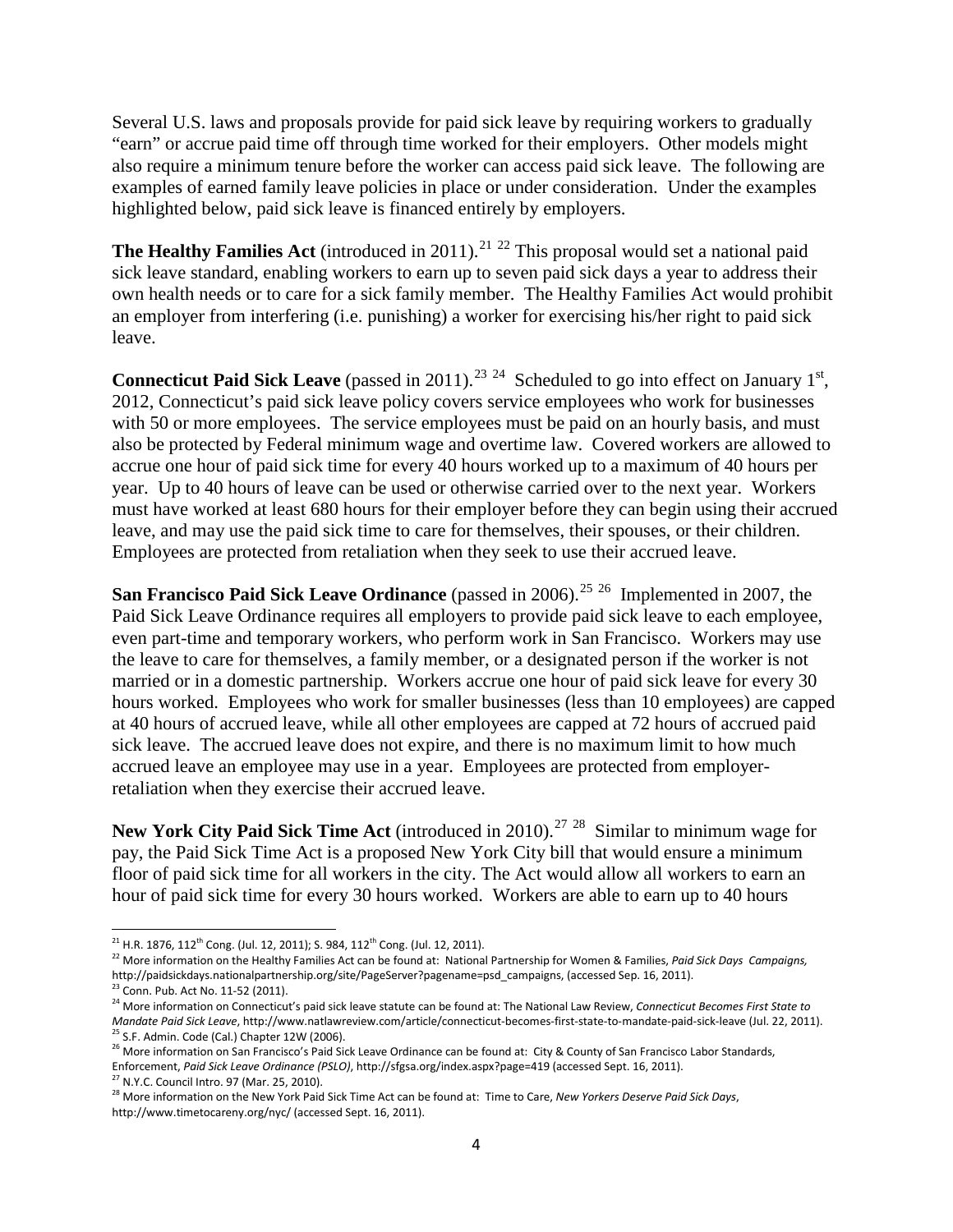annually if they work for a businesses with fewer than 20 employees, and up to 72 hours annually for all other workers. Employers are prohibited from retaliating against a worker for exercising the paid leave, which can be used to care for workers' own illnesses or the illness of family members.

#### *Politicians Say No – The People and the Facts Say Yes*

There is a growing movement in the U.S. to enact policies that advance the human right to paid sick leave. The U.S. public overwhelmingly supports policies that aid workers and their families, with close to 70 percent of respondents in a recent survey in support of paid sick leave laws.<sup>29</sup> In New York City, the demand for a paid sick leave mandate is even greater. Approximately three-quarters of New Yorkers support a requirement that employers provide at least seven days of annual paid sick leave.<sup>[30](#page-4-0)</sup> Yet some employers and elected officials, such as those in New York, continue to swim against the current, citing alleged harms to business and the economy. Studies of New York City's proposed law and San Francisco's experience with its paid sick leave ordinance, however, have dispelled these notions.

Indeed, studies have shown that employers in New York City would be able to manage the costs of implementing a paid sick leave policy. An analysis of data from Bureau of Labor Statistics estimated the costs of providing paid sick leave at just 39 cents per hour worked for private sector workers. $31$  This amounts to only 1.1 percent of total compensation for private industry workers in the New York City area.<sup>[32](#page-4-2)</sup> Other studies have estimated that the costs will be even lower. One study estimated that the cost of implementing the paid sick days measure in New York would be 15 cents per hour worked for smaller firms and 23 cents per hour worked for larger firms.<sup>[33](#page-4-3)</sup> These costs are more than reasonable to ensure that workers never have to make a choice between their or their family's health and their livelihoods. Studies reviewing San Francisco's paid sick leave ordinance underscore this fact.

Economic data for San Francisco following implementation of its paid sick leave law shows that the city did not experience a greater loss in jobs or businesses relative to the surrounding counties without paid sick day laws. And actually, employment remained stronger in San Francisco than in neighboring counties without paid sick leave laws.<sup>[34](#page-4-4)</sup> The burden, according to the Senior Vice President of the San Francisco Chamber of Commerce, has been minimal.<sup>[35](#page-4-5)</sup> Furthermore, another study that interviewed San Francisco employers found that "[m]ost employers reported they were able to absorb the cost of providing paid sick leave."<sup>[36](#page-4-6)</sup> The study concluded that most employers were able to put into effect the paid sick leave policy with

<span id="page-4-1"></span><span id="page-4-0"></span><sup>&</sup>lt;sup>29</sup> Human Rights Watch, *supra* n. 12, at 4.<br><sup>30</sup> Reiss, Rankin, Pietrangelo, *supra* n. 6, at 14.<br><sup>31</sup> Rankin, *supra* n. 7, at 2.<br><sup>32</sup> *Ibid.* 33 *Ibid.* 

<span id="page-4-2"></span>

<span id="page-4-3"></span>

<span id="page-4-5"></span><span id="page-4-4"></span><sup>&</sup>lt;sup>34</sup> John Petro, *Paid Sick Leave Does Not Harm Employment* p. 1 (Drum Major Institute For Public Policy undated).<br><sup>35</sup> Aaron Rutkoff, *Will Sick Days Cost Billions for NYC Businesses? San Francisco Says No*, The Wall Stre

<span id="page-4-7"></span><span id="page-4-6"></span><sup>&</sup>lt;sup>36</sup> Shelley Waters Boots, Karin Martinson, & Anna Danziger, Employers' Perspectives on San Francisco's Paid Sick Leave Policy p. 9 (The Urban Institute March 2009).